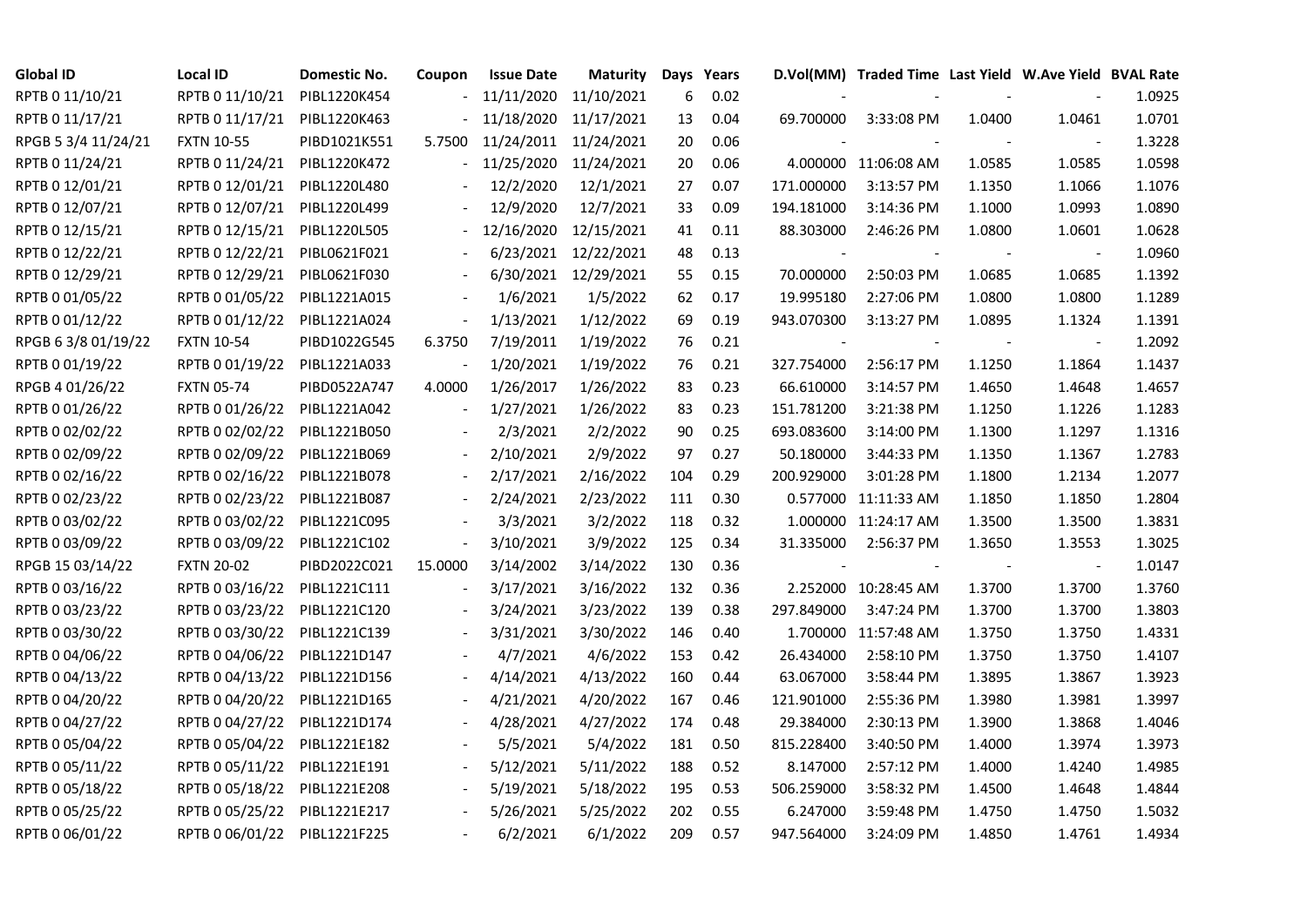| <b>Global ID</b>     | <b>Local ID</b>   | Domestic No. | Coupon         | <b>Issue Date</b> | Maturity   |     | Days Years |             | D.Vol(MM) Traded Time Last Yield W.Ave Yield BVAL Rate |        |                          |        |
|----------------------|-------------------|--------------|----------------|-------------------|------------|-----|------------|-------------|--------------------------------------------------------|--------|--------------------------|--------|
| RPTB 0 06/08/22      | RPTB 0 06/08/22   | PIBL1221F234 |                | 6/9/2021          | 6/8/2022   | 216 | 0.59       |             | 407.182900 11:58:43 AM                                 | 1.4550 | 1.4558                   | 1.4827 |
| RPTB 0 06/15/22      | RPTB 0 06/15/22   | PIBL1221F243 |                | 6/16/2021         | 6/15/2022  | 223 | 0.61       |             | 20.650000 11:46:27 AM                                  | 1.5100 | 1.5100                   | 1.5306 |
| RPTB 0 06/22/22      | RPTB 0 06/22/22   | PIBL1221F252 |                | 6/23/2021         | 6/22/2022  | 230 | 0.63       |             | 46.049000 11:46:44 AM                                  | 1.5200 | 1.5200                   | 1.5406 |
| RPTB 0 06/29/22      | RPTB 0 06/29/22   | PIBL1221F261 |                | 6/30/2021         | 6/29/2022  | 237 | 0.65       |             | 245.814000 11:32:28 AM                                 | 1.5200 | 1.5200                   | 1.5235 |
| RPGB 4 3/4 07/04/22  | <b>FXTN 03-24</b> | PIBD0322G247 | 4.7500         | 7/4/2019          | 7/4/2022   | 242 | 0.66       |             |                                                        |        | $\blacksquare$           | 1.5203 |
| RPTB 0 07/06/22      | RPTB 0 07/06/22   | PIBL1221G279 |                | 7/7/2021          | 7/6/2022   | 244 | 0.67       | 44.507000   | 2:13:44 PM                                             | 1.5250 | 1.5250                   | 1.5249 |
| RPTB 0 07/13/22      | RPTB 0 07/13/22   | PIBL1221G288 |                | 7/14/2021         | 7/13/2022  | 251 | 0.69       |             |                                                        |        | $\blacksquare$           | 1.5552 |
| RPTB 0 07/20/22      | RPTB 0 07/20/22   | PIBL1221G297 |                | 7/21/2021         | 7/20/2022  | 258 | 0.71       |             |                                                        |        | $\sim$                   | 1.5490 |
| RPTB 0 07/27/22      | RPTB 0 07/27/22   | PIBL1221G304 |                | 7/28/2021         | 7/27/2022  | 265 | 0.73       | 39.630000   | 2:01:43 PM                                             | 1.5500 | 1.5590                   | 1.5544 |
| RPGB 4 7/8 08/02/22  | <b>FXTN 10-56</b> | PIBD1022H562 | 4.8750         | 8/2/2012          | 8/2/2022   | 271 | 0.74       |             |                                                        |        | $\blacksquare$           | 1.7253 |
| RPTB 0 08/03/22      | RPTB 0 08/03/22   | PIBL1221H312 | $\blacksquare$ | 8/4/2021          | 8/3/2022   | 272 | 0.75       | 4.600000    | 2:50:01 PM                                             | 1.5500 | 1.5500                   | 1.5489 |
| RPTB 0 08/10/22      | RPTB 0 08/10/22   | PIBL1221H321 |                | 8/11/2021         | 8/10/2022  | 279 | 0.76       | 6.400000    | 3:44:09 PM                                             | 1.5750 | 1.5750                   | 1.5780 |
| RPTB 0 08/17/22      | RPTB 0 08/17/22   | PIBL1221H330 |                | 8/18/2021         | 8/17/2022  | 286 | 0.78       | 8.073000    | 3:04:24 PM                                             | 1.5750 | 1.5750                   | 1.5849 |
| RPTB 0 08/24/22      | RPTB 0 08/24/22   | PIBL1221H349 |                | 8/25/2021         | 8/24/2022  | 293 | 0.80       |             |                                                        |        | $\blacksquare$           | 1.5851 |
| RPTB 0 08/31/22      | RPTB 0 08/31/22   | PIBL1221I357 |                | 9/1/2021          | 8/31/2022  | 300 | 0.82       |             |                                                        |        | $\blacksquare$           | 1.6000 |
| RPTB 0 09/07/22      | RPTB 0 09/07/22   | PIBL1221I366 |                | 9/8/2021          | 9/7/2022   | 307 | 0.84       | 8.079000    | 3:05:29 PM                                             | 1.5750 | 1.5750                   | 1.6000 |
| RPGB 4 3/4 09/13/22  | <b>FXTN 10-57</b> | PIBD1022I570 | 4.7500         | 9/13/2012         | 9/13/2022  | 313 | 0.86       | 55.000000   |                                                        |        | $\sim$                   | 1.9863 |
| RPTB 0 09/14/22      | RPTB 0 09/14/22   | PIBL1221I375 |                | 9/15/2021         | 9/14/2022  | 314 | 0.86       |             |                                                        |        | $\overline{\phantom{a}}$ | 1.5996 |
| RPTB 0 09/21/22      | RPTB 0 09/21/22   | PIBL1221I384 |                | 9/22/2021         | 9/21/2022  | 321 | 0.88       |             |                                                        |        | $\overline{a}$           | 1.6077 |
| RPTB 0 09/28/22      | RPTB 0 09/28/22   | PIBL1221I393 |                | 9/29/2021         | 9/28/2022  | 328 | 0.90       |             |                                                        |        | $\blacksquare$           | 1.6099 |
| RPTB 0 10/05/22      | RPTB 0 10/05/22   | PIBL1221J409 |                | 10/6/2021         | 10/5/2022  | 335 | 0.92       | 5.000000    | 9:44:59 AM                                             | 1.5750 | 1.5750                   | 1.6100 |
| RPTB 0 10/12/22      | RPTB 0 10/12/22   | PIBL1221J418 |                | 10/13/2021        | 10/12/2022 | 342 | 0.94       | 4.442000    | 3:04:50 PM                                             | 1.6080 | 1.6066                   | 1.6006 |
| RPGB 12 3/4 10/17/22 | <b>FXTN 20-03</b> | PIBD2022J033 | 12.7500        | 10/17/2002        | 10/17/2022 | 347 | 0.95       |             |                                                        |        |                          | 1.8447 |
| RPTB 0 10/19/22      | RPTB 0 10/19/22   | PIBL1221J427 |                | 10/20/2021        | 10/19/2022 | 349 | 0.96       | 21.666000   | 2:26:16 PM                                             | 1.6050 | 1.6041                   | 1.6165 |
| RPTB 0 10/26/22      | RPTB 0 10/26/22   | PIBL1221J436 | $\sim$         | 10/27/2021        | 10/26/2022 | 356 | 0.98       |             | 1.300000 11:44:56 AM                                   | 1.6000 | 1.6000                   | 1.6535 |
| RPTB 0 11/02/22      | RPTB 0 11/02/22   | PIBL1221K443 | $\Box$         | 11/3/2021         | 11/2/2022  | 363 | 0.99       | 268.876200  | 3:45:43 PM                                             | 1.6100 | 1.6061                   | 1.6143 |
| RPGB 4 5/8 12/04/22  | RTB 05-11         | PIID0522L114 | 4.6250         | 12/4/2017         | 12/4/2022  | 395 | 1.08       |             | 50.000000 11:55:07 AM                                  | 1.9250 | 1.9250                   | 1.9580 |
| RPGB 4 12/06/22      | <b>FXTN 10-58</b> | PIBD1022L585 | 4.0000         | 12/6/2012         | 12/6/2022  | 397 | 1.09       |             |                                                        |        | $\blacksquare$           | 1.9023 |
| RPGB 4 3/8 02/11/23  | RTB 03-10         | PIID0323B101 | 4.3750         | 2/11/2020         | 2/11/2023  | 464 | 1.27       | 146.300000  | 3:32:58 PM                                             | 2.1000 | 2.1001                   | 2.1092 |
| RPGB 13 02/20/23     | <b>FXTN 20-04</b> | PIBD2023B048 | 13.0000        | 2/20/2003         | 2/20/2023  | 473 | 1.30       |             |                                                        |        | $\sim$                   | 2.0336 |
| RPGB 5 1/2 03/08/23  | <b>FXTN 05-75</b> | PIBD0523C752 | 5.5000         | 3/8/2018          | 3/8/2023   | 489 | 1.34       | 0.700000    | 2:02:05 PM                                             | 2.3000 | 2.3000                   | 2.0957 |
| RPGB 3 1/2 04/21/23  | <b>FXTN 07-58</b> | PIBD0723D588 | 3.5000         | 4/21/2016         | 4/21/2023  | 533 | 1.46       | 1000.000000 | 3:17:36 PM                                             | 2.1000 | 2.1000                   | 2.0985 |
| RPGB 11 7/8 05/29/23 | <b>FXTN 20-05</b> | PIBD2023E054 | 11.8750        | 5/29/2003         | 5/29/2023  | 571 | 1.56       |             |                                                        |        |                          | 2.1794 |
| RPGB 3 1/4 08/15/23  | RTB 10-04         | PIID1023H046 | 3.2500         | 8/15/2013         | 8/15/2023  | 649 | 1.78       | 50.252000   | 3:12:40 PM                                             | 2.5000 | 2.3399                   | 2.2806 |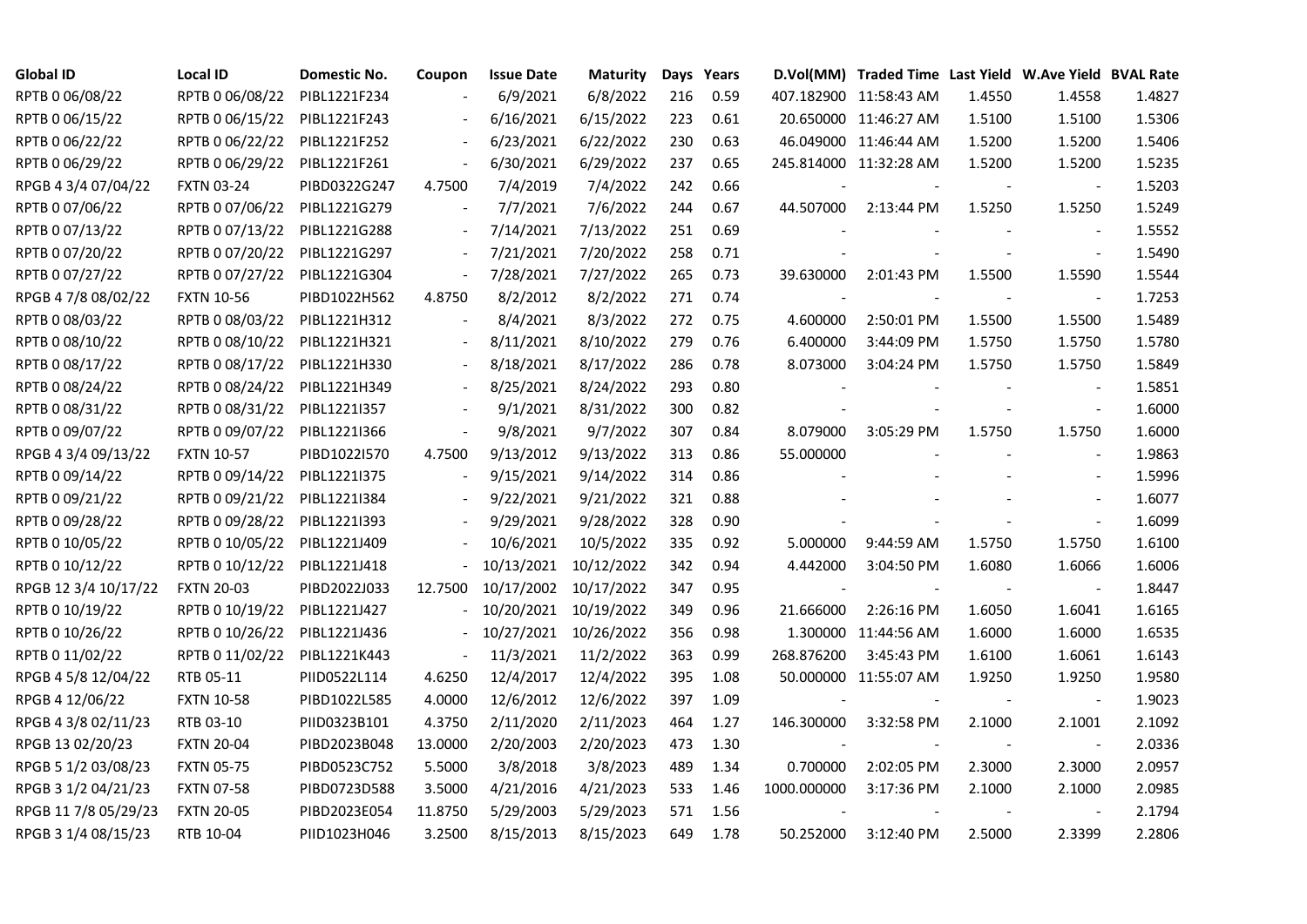| <b>Global ID</b>     | <b>Local ID</b>   | Domestic No. | Coupon  | <b>Issue Date</b> | <b>Maturity</b>  |     | Days Years |              | D.Vol(MM) Traded Time Last Yield W.Ave Yield BVAL Rate |                |                          |        |
|----------------------|-------------------|--------------|---------|-------------------|------------------|-----|------------|--------------|--------------------------------------------------------|----------------|--------------------------|--------|
| RPGB 2 3/8 09/10/23  | <b>FXTN 03-25</b> | PIBD0323I252 | 2.3750  | 9/10/2020         | 9/10/2023        | 675 | 1.85       |              |                                                        |                |                          | 2.2830 |
| RPGB 11 3/8 10/23/23 | <b>FXTN 20-06</b> | PIBD2023J068 | 11.3750 | 10/23/2003        | 10/23/2023       | 718 | 1.97       |              |                                                        |                |                          | 2.3981 |
| RPGB 2 3/8 03/09/24  | RTB 03-11         | PIID0324C115 | 2.3750  | 3/9/2021          | 3/9/2024         | 856 | 2.34       | 297.000000   | 3:57:22 PM                                             | 2.6000         | 2.5614                   | 2.5546 |
| RPGB 6 1/4 03/12/24  | RTB 05-12         | PIID0524C129 | 6.2500  | 3/12/2019         | 3/12/2024        | 859 | 2.35       |              | 3.000000 11:03:47 AM                                   | 2.6000         | 2.6000                   | 2.5239 |
| RPGB 4 1/2 04/20/24  | <b>FXTN 07-59</b> | PIBD0724D595 | 4.5000  | 4/20/2017         | 4/20/2024        | 898 | 2.46       |              |                                                        |                |                          | 2.6515 |
| RPGB 12 3/8 06/03/24 | <b>FXTN 20-07</b> | PIBD2024F075 | 12.3750 | 6/3/2004          | 6/3/2024         | 942 | 2.58       |              |                                                        |                | $\overline{\phantom{a}}$ | 2.7226 |
| RPGB 12 7/8 08/05/24 | <b>FXTN 20-08</b> | PIBD2024H086 | 12.8750 | 8/5/2004          | 8/5/2024 1,005   |     | 2.75       |              |                                                        |                |                          | 2.8137 |
| RPGB 4 1/8 08/20/24  | <b>FXTN 10-59</b> | PIBD1024H595 | 4.1250  | 8/20/2014         | 8/20/2024 1,020  |     | 2.79       |              |                                                        |                |                          | 2.8184 |
| RPGB 4 1/4 10/17/24  | <b>FXTN 05-76</b> | PIBD0524J762 | 4.2500  | 10/17/2019        | 10/17/2024 1,078 |     | 2.95       |              |                                                        |                |                          | 2.7954 |
| RPGB 13 3/4 11/11/24 | <b>FXTN 20-09</b> | PIBD2024K091 | 13.7500 | 11/11/2004        | 11/11/2024 1,103 |     | 3.02       |              |                                                        |                |                          | 2.9547 |
| RPGB 5 3/4 04/12/25  | <b>FXTN 07-61</b> | PIBD0725D618 | 5.7500  | 4/12/2018         | 4/12/2025 1,255  |     | 3.44       |              |                                                        |                |                          | 3.2124 |
| RPGB 12 1/8 04/14/25 | <b>FXTN 20-10</b> | PIBD2025D103 | 12.1250 | 4/14/2005         | 4/14/2025 1,257  |     | 3.44       |              |                                                        |                | $\blacksquare$           | 3.1620 |
| RPGB 2 5/8 08/12/25  | RTB 05-13         | PIID0525H130 | 2.6250  | 8/12/2020         | 8/12/2025 1,377  |     | 3.77       | 465.330000   | 3:04:32 PM                                             | 3.3000         | 3.2078                   | 3.2004 |
| RPGB 3 5/8 09/09/25  | <b>FXTN 10-60</b> | PIBD10251608 | 3.6250  | 9/9/2015          | 9/9/2025 1,405   |     | 3.85       | 2.000000     | 2:04:46 PM                                             | 3.2000         | 3.2375                   | 3.2687 |
| RPGB 12 1/8 10/20/25 | <b>FXTN 20-11</b> | PIBD2025J116 | 12.1250 | 10/20/2005        | 10/20/2025 1,446 |     | 3.96       |              |                                                        |                |                          | 3.4165 |
| RPGB 18 1/4 11/29/25 | <b>FXTN 25-01</b> | PIBD2525K015 | 18.2500 | 11/29/2000        | 11/29/2025 1,486 |     | 4.07       |              |                                                        |                |                          | 3.4653 |
| RPGB 10 1/4 01/19/26 | <b>FXTN 20-12</b> | PIBD2026A122 | 10.2500 | 1/19/2006         | 1/19/2026 1,537  |     | 4.21       |              |                                                        |                |                          | 3.5238 |
| RPGB 6 1/4 02/14/26  | <b>FXTN 07-62</b> | PIBD0726B627 | 6.2500  | 2/14/2019         | 2/14/2026 1,563  |     | 4.28       | 3.000000     | 2:04:16 PM                                             | 3.7500         | 3.7933                   | 3.6474 |
| RPGB 3 3/8 04/08/26  | <b>FXTN 05-77</b> | PIBD0526D772 | 3.3750  | 4/8/2021          | 4/8/2026 1,616   |     | 4.42       | 12722.001000 | 3:56:39 PM                                             | 4.1245         | 3.9387                   | 4.1015 |
| RPGB 3 1/2 09/20/26  | RTB 10-05         | PIID1026I057 | 3.5000  | 9/20/2016         | 9/20/2026 1,781  |     | 4.88       |              |                                                        |                |                          | 3.7944 |
| RPGB 6 1/4 10/20/26  | RTB 15-01         | PIID1526J019 | 6.2500  | 10/20/2011        | 10/20/2026 1,811 |     | 4.96       |              |                                                        |                |                          | 3.8378 |
| RPGB 8 12/07/26      | <b>FXTN 20-13</b> | PIBD2026L139 | 8.0000  | 12/7/2006         | 12/7/2026 1,859  |     | 5.09       |              |                                                        |                |                          | 3.9038 |
| RPGB 5 3/8 03/01/27  | RTB 15-02         | PIID1527C023 | 5.3750  | 3/1/2012          | 3/1/2027 1,943   |     | 5.32       |              |                                                        |                |                          | 3.9537 |
| RPGB 4 3/4 05/04/27  | <b>FXTN 10-61</b> | PIBD1027E617 | 4.7500  | 5/4/2017          | 5/4/2027 2,007   |     | 5.50       | 680.000000   | 3:53:32 PM                                             | 4.1950         | 4.0401                   | 4.1494 |
| RPGB 8 5/8 09/06/27  | <b>FXTN 20-14</b> | PIBD2027I140 | 8.6250  | 9/6/2007          | 9/6/2027 2,132   |     | 5.84       |              |                                                        | $\blacksquare$ | $\overline{\phantom{a}}$ | 4.1377 |
| RPGB 6 1/4 03/22/28  | <b>FXTN 10-63</b> | PIBD1028C635 | 6.2500  | 3/22/2018         | 3/22/2028 2,330  |     | 6.38       |              | 98.000000 11:26:19 AM                                  | 4.2500         | 4.2500                   | 4.2721 |
| RPGB 3 5/8 04/22/28  | <b>FXTN 07-64</b> | PIBD0728D649 | 3.6250  | 4/22/2021         | 4/22/2028 2,361  |     | 6.46       | 1875.000000  | 3:49:42 PM                                             | 4.3300         | 4.1983                   | 4.2649 |
| RPGB 3 3/4 08/12/28  | <b>FXTN 07-65</b> | PIBD0728H654 | 3.7500  | 8/12/2021         | 8/12/2028 2,473  |     | 6.77       | 725.000000   | 3:56:51 PM                                             | 4.3750         | 4.3103                   | 4.3468 |
| RPGB 9 1/2 12/04/28  | <b>FXTN 20-15</b> | PIBD2028L151 | 9.5000  | 12/4/2008         | 12/4/2028 2,587  |     | 7.08       |              |                                                        |                |                          | 4.4613 |
| RPGB 67/8 01/10/29   | <b>FXTN 10-64</b> | PIBD1029A644 | 6.8750  | 1/10/2019         | 1/10/2029 2,624  |     | 7.18       |              |                                                        |                |                          | 4.5181 |
| RPGB 8 3/4 05/27/30  | <b>FXTN 20-16</b> | PIBD2030E166 | 8.7500  | 5/27/2010         | 5/27/2030 3,126  |     | 8.56       |              |                                                        |                | $\overline{\phantom{a}}$ | 4.7352 |
| RPGB 2 7/8 07/09/30  | <b>FXTN 10-65</b> | PIBD1030G655 | 2.8750  | 7/9/2020          | 7/9/2030 3,169   |     | 8.68       | 3.000000     | 2:18:59 PM                                             | 4.6000         | 4.6000                   | 4.7138 |
| RPGB 12 1/2 07/28/30 | <b>FXTN 25-02</b> | PIBD2530G029 | 12.5000 | 7/28/2005         | 7/28/2030 3,188  |     | 8.73       |              |                                                        |                |                          | 4.7640 |
| RPGB 11 1/4 01/26/31 | <b>FXTN 25-03</b> | PIBD2531A032 | 11.2500 | 1/26/2006         | 1/26/2031 3,370  |     | 9.23       |              |                                                        |                |                          | 4.8391 |